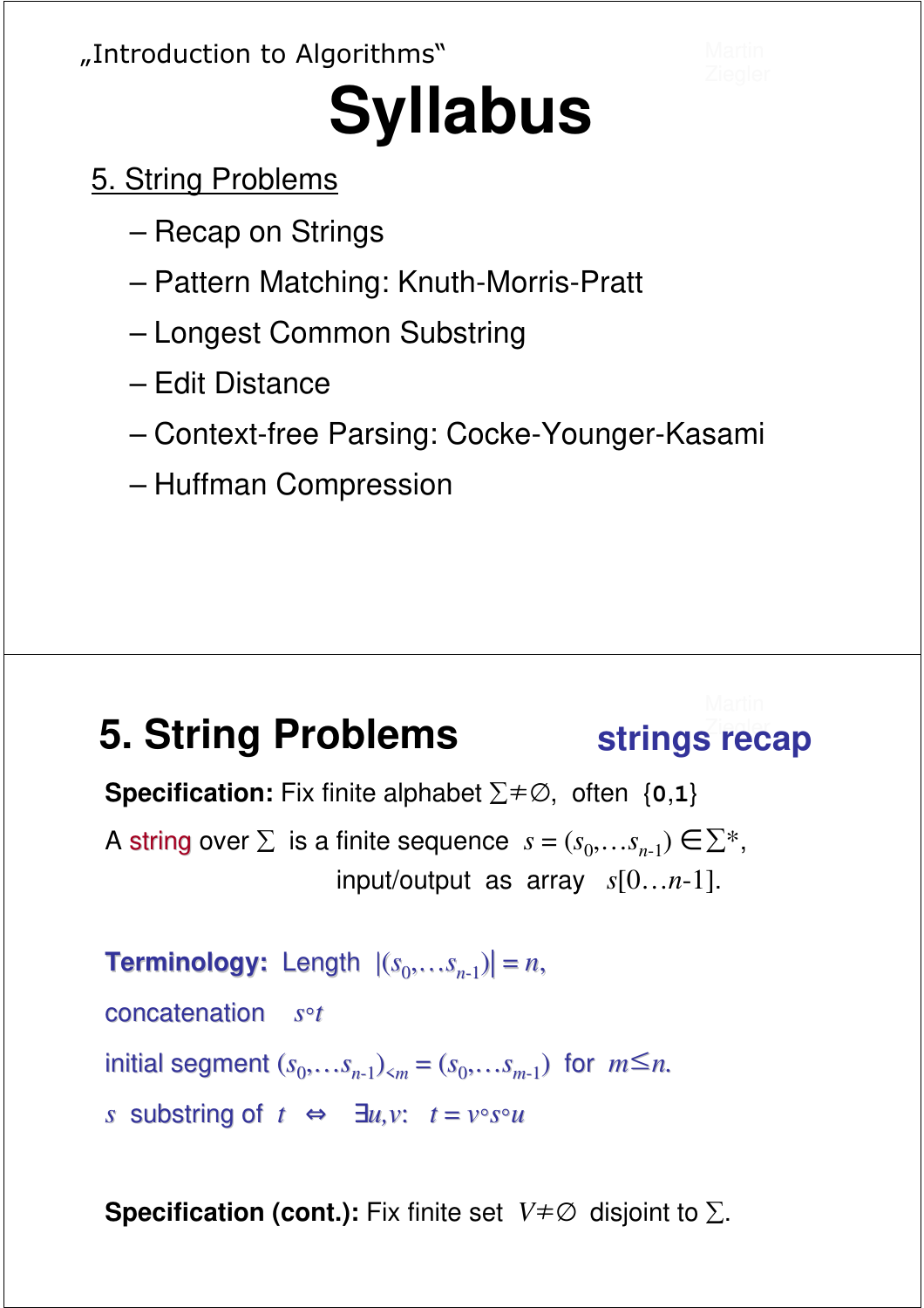# **5. String Problems** Pattern Matching



### **5. String Problems Knuth-Morris-Pratt**

**Input:** Two strings *w* and *p* of lengths  $n = |w|$  >>  $|p| = m$ . **Output:** Does *w* contain *p*, and where (first, all) ?

arrays *w*[0…*n*-1] and *p*[0…*m*-1]

*w* = ABCXABCDABXABCDABCDABDE

*p* = **ABACABABA**

runtime O(*n*·*m*) **Naïve algorithm: KMP algorithm:** For *k*:=0 to *n*-1 *k*:=0; *j*:=0; While *k*<*n* do If  $w[k]=p[j]$  then Compare *w*[*k*+1…*k*+*m*-1] to *p*[1...*m*-1] *k*++; *j*++; If  $j-m$  iften output  $\kappa$ -*j*, If *j*=*m* then output *k-j*; *j*:=*T*[*j*]; endif else  $j:=T[j]$ ; If  $j<0$  then  $k++$ ;  $j++$ ; endif **A B A A B A C B A**  $T[] =$ runtime  $O(n+m)$  -1 0 -1 1 -1 0 -1 3 -1 3 **Preprocess** pattern: runtime O(*m*)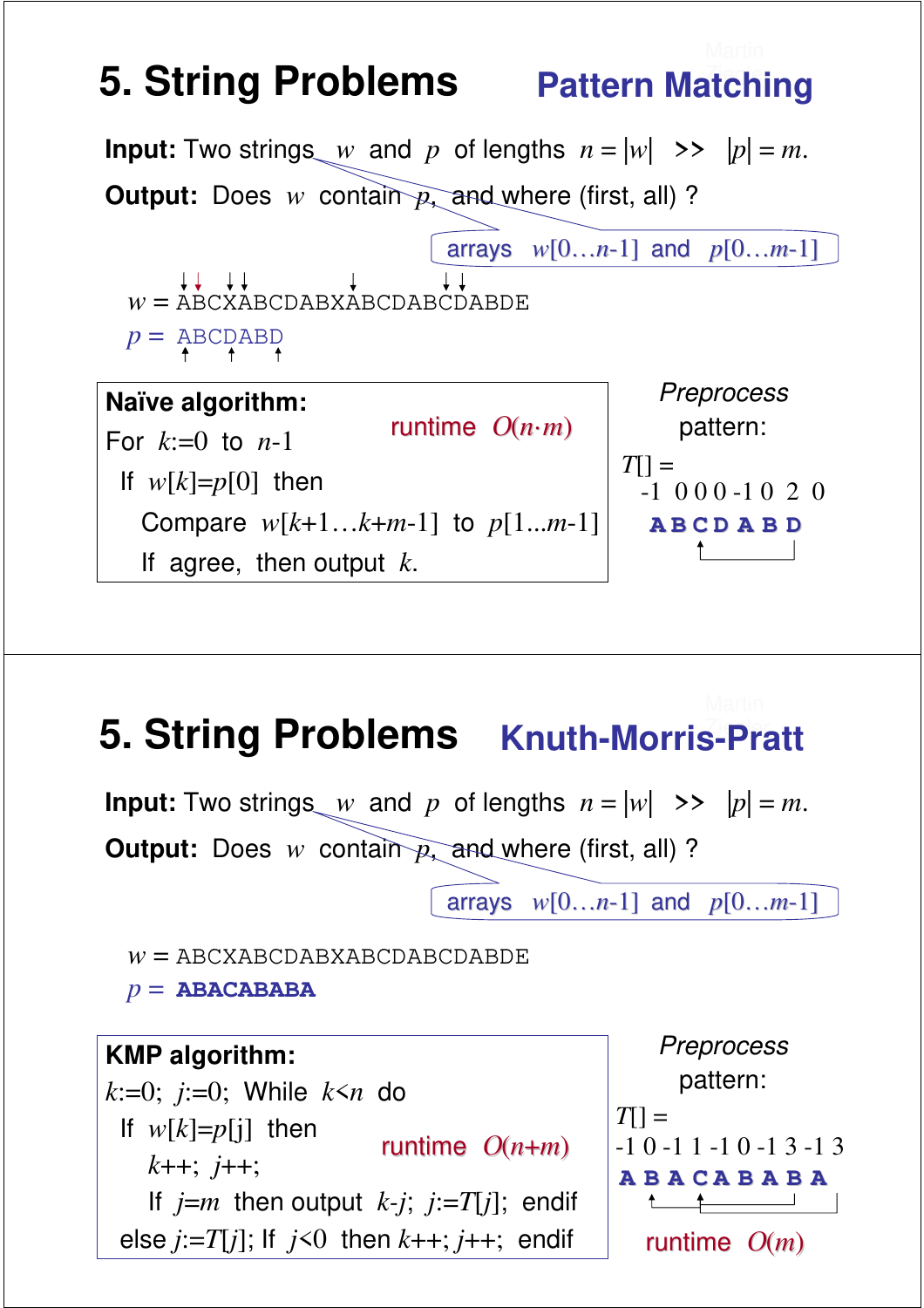# **Longest Common<br>Substring**

**Specification:** Fix alphabet ∑

Input:  $v \in \sum^n$ ,  $w \in \sum^m$ 

**Output:** Length/positions of longest common substring?

**Example:** "ABABC" and "BABCA" share "BABC" as longest common substring

#### **Naïve Algorithm:**

Try all possible pairs of initial positions *i*=0,…*n*-1 and *j*=0,…*m*-1. For each compare  $v[i...i+k]$  to  $w[i...]$ 

runtime O(*n·m·*min(*n*,*m*))

# **Substring 5. String Problems**

### Martin **Longest Common**

**Specification:** Fix alphabet ∑

**lnput:**  $v \in \sum^n$ ,  $w \in \sum^m$ 

**Output:** Length/positions of longest common substring?

### **Best Algorithm: Better Algorithm:** Fill integer table LCS[0...*n*,0...*m*], such that  $LCS[i,j] :=$  length of longest common suffix shared by initial segments *v*[0...*i*–1] and *w*[0...*j*–1]  $LCS[0,j] = 0 = LCS[i,0]$

 $LCS[i+1,j+1] = LCS[i,j]+1$  if  $v[i]=w[i]$  $= 0$  if  $v[i] \neq w[i]$ 

#### runtime O(*n+m*) *n·m*)

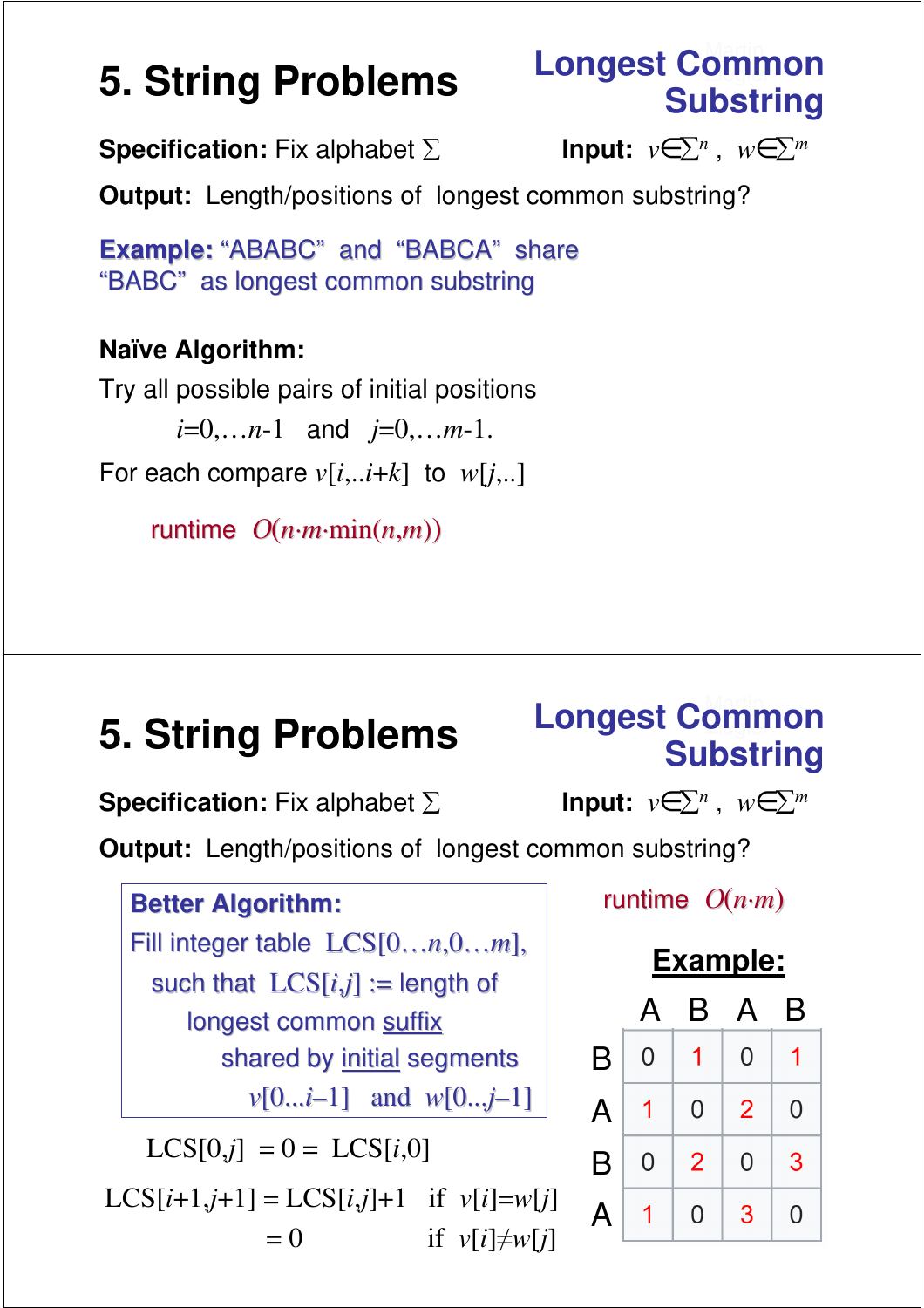## **Edit Distance**

**Specification:** Fix alphabet ∑ Input:  $v \in \sum^n$ ,  $w \in \sum^m$ **Output:** Min. # symbol insert/delete op.s converting *v* into *w*. **Example:** "**kitten"** and "**sitting** " have edit distance 5: **itten, sitten, sittn, sittin, sitting Variants:** Dis/allow (i) replacement, (ii) transposition, (iii) ... Assign positive weights to different operations. **Proposition:** This constitutes a metric on  $\sum^*$ . runtime  $O(n \cdot m)$ **Wagner-Fischer Algorithm:** Fill table *d*[0…*n*,0…*m*] such that  $d[i,j] :=$  edit distance of  $v[0..i-1]$  and  $w[0..j-1]$  $d[0,j] = j$   $d[i+1,j+1] = d[i,j]$  if  $v[i] = w[j]$  $=$  min{  $d[i,j+1]+1$ ,  $d[i+1,j]+1$ } if  $v[i]\neq w[j]$  $d[i,0] = i$ 

### **5. String Problems** Grammar

**Specification:** Fix alphabet  $\Sigma$ , disjoint finite set *V* of variables and fix a finite set *R* of context-free rules as well as  $S \in V$ **Input:**  $w \in \sum^*$ . **Output:** Can *w* be generated from S ?

**Example:**  $V = \{S, X\}, \Sigma = \{a, b, c\}$ 

three rules  $S \rightarrow aXSc$ ,  $S \rightarrow abc$ ,  $Xa \rightarrow aX$ ,  $Xb \rightarrow bb$ generate precisely the strings  $a^n b^n c^n$ ,  $n \in \mathbb{N}$ .

**Definition:** A rule *r* is an assignment  $x \rightarrow y$ , where  $x,y \in (\sum \cup V)^*$  and *x* contains some variable. A rule  $x \rightarrow y$  is context-free, if  $x \in V$ .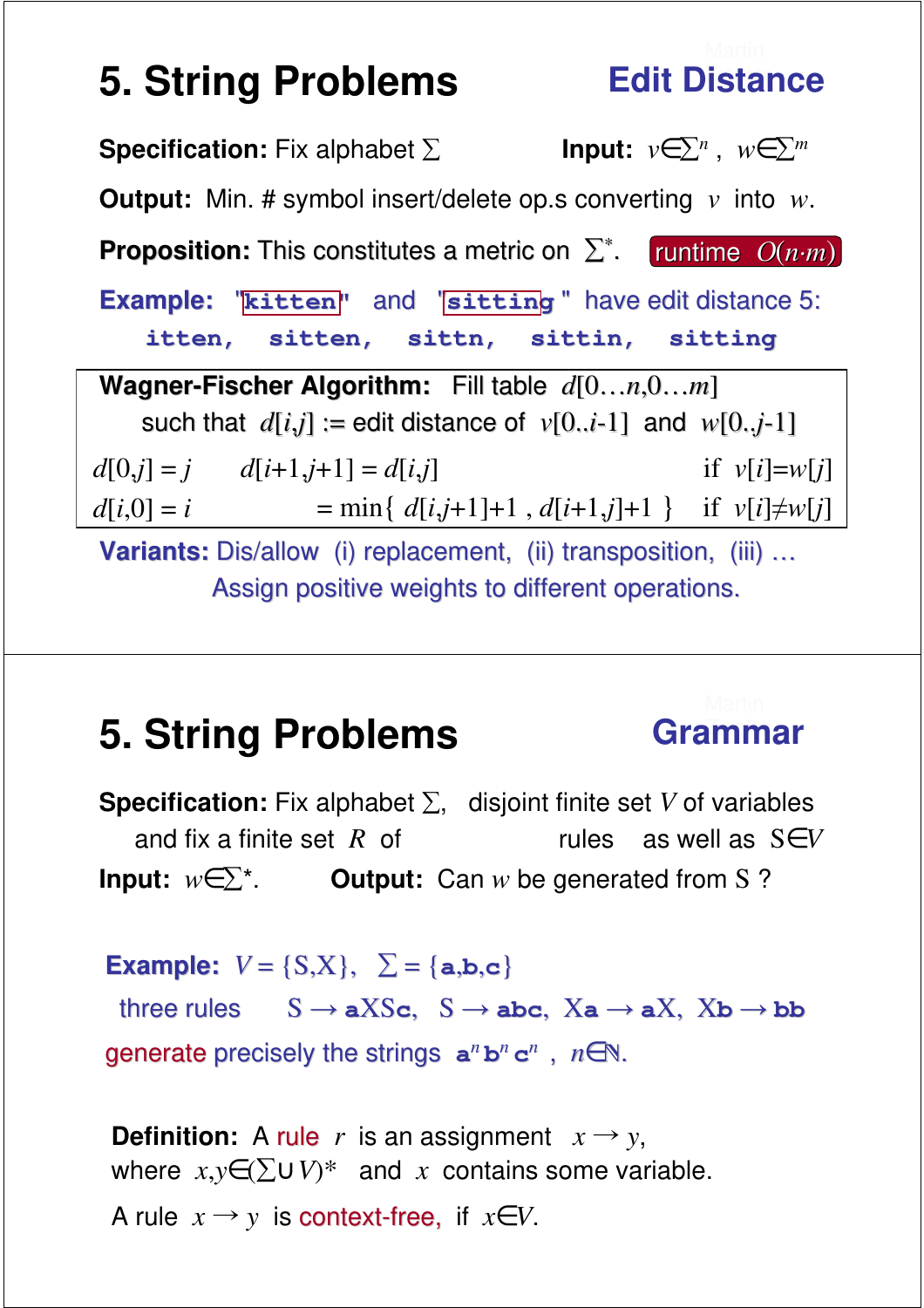### **5. String Problems** Cocke-Younger-Kasami

**Specification:** Fix alphabet  $\Sigma$ , disjoint finite set *V* of variables and fix a finite set R of context-free rules as well as  $S \in V$ **Input:**  $w \in \sum^*$ . **Output:** Can *w* be generated from S ?

Rules in Chomsky normal form: either (i)  $X \rightarrow YZ$  (one to two variables) or (ii)  $X \rightarrow a$  (one variable to one symbol) or (iii) S→ε (empty string) [exception only to generate ε..]

**Definition:** A rule *r* is an assignment  $x \rightarrow y$ , where  $x,y \in (\sum \cup V)^*$  and *x* contains some variable.

A rule  $x \rightarrow y$  is context-free, if  $x \in V$ .

### **5. String Problems** Cocke-Younger-Kasami

Figure of the form  $\begin{pmatrix} 0 \\ 4 \end{pmatrix}$  as  $\begin{pmatrix} 0 \\ 0 \end{pmatrix}$  as  $\begin{pmatrix} 0 \\ 4 \end{pmatrix}$  of  $\begin{pmatrix} 0 \\ 0 \end{pmatrix}$  of  $\begin{pmatrix} 0 \\ 0 \end{pmatrix}$ Table  $P[s,l,X] := "w_s, \ldots w_{s+l-1}$  can be generated from variable *X*". **Input:**  $w \in \sum^n$ . **Output:** Can *w* be generated from S ? Rules of the form (i) X→YZ or (ii) X→**a** or (iii) S→ε

```
Initialize P[..] with false.
For each s = 1 to nFor each rule X \to w of type (ii)
    P[s, 1, X] := trueFor l := 2 to n \frac{1}{l} Length of span
 For s := 1 to n-l+1 // Start of span
    For k := 1 to l-1 // Partition of span
      For each rule of type (i) X \rightarrow Y Zif P[s, k, Y] and P[s+k, l-k, Z]then P[s, l, X] := true// w can be generated iff P[1,n,S] = true.
                                  runtime O(n^3)
```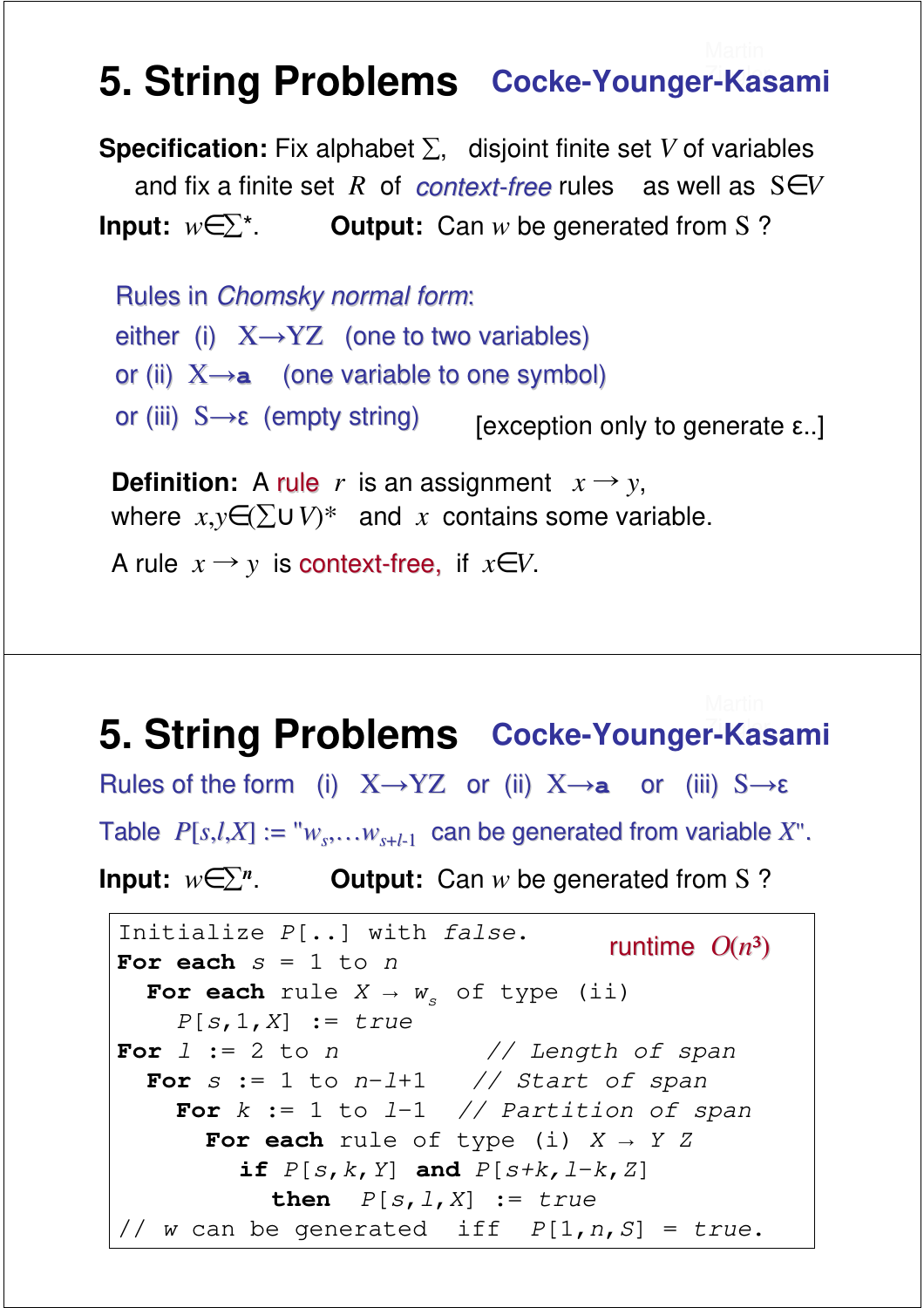

**Specification:** Fix alphabet  $\Sigma$ 

**Input:**  $w \in \Sigma^*$  **Output: "**short bit-encoding" of *w* 

**1.** Determine frequencies *f <sup>s</sup>* of symbols *s*∈Σ in *w*

**2.** Choose prefix-free *C*⊆{**0**,**1**} \* / binary tree *T*

**3.** Assign to each *s*∈Σ a unique *cs*∈*C* / leaf *l <sup>s</sup>* of *T* such as to <u>minimize expected length</u>  $\sum_{s \in \Sigma} \mathrm{d}(l_s) {\cdot} f_s$ 



| Char $\div$ |                | Freq $\div$ Code $\div$ |
|-------------|----------------|-------------------------|
| space       | 7              | 111                     |
| a           | 4              | 010                     |
| e           | 4              | 000                     |
| f           | 3              | 1101                    |
| h           | $\overline{a}$ | 1010                    |
| i           | $\overline{2}$ | 1000                    |
| m           | $\overline{2}$ | 0111                    |
| n           | $\overline{c}$ | 0010                    |
| S           | 2              | 1011                    |
| t           | $\overline{c}$ | 0110                    |
| I           | 1              | 11001                   |
| Ō           | 1              | 00110                   |
| p           | 1              | 10011                   |
| r           | 1              | 11000                   |
| ū           | 1              | 00111                   |
| X           | 1              | 10010                   |

**Prefix Codes**